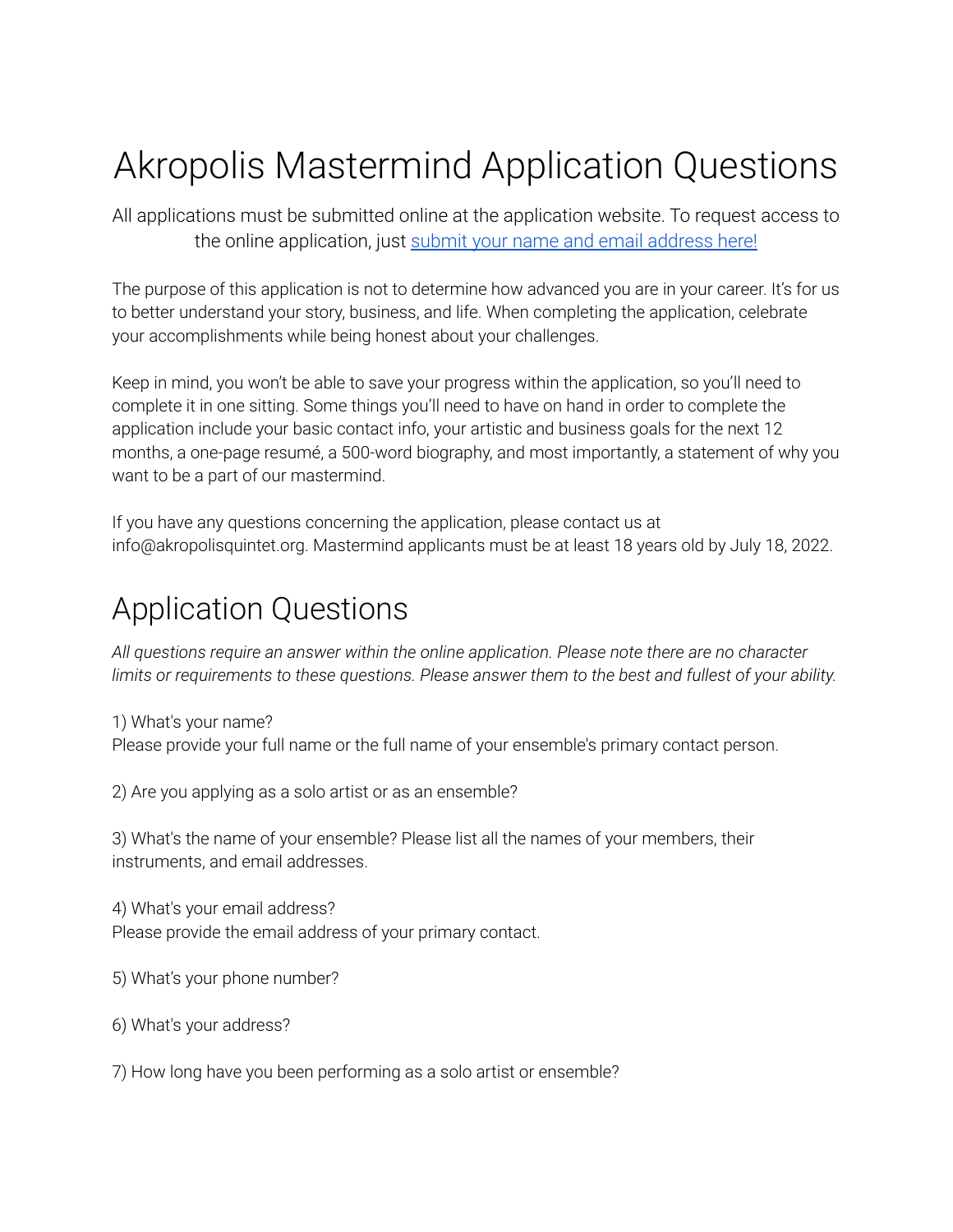8) Please list the College or University you (and/or your ensemble members) are enrolled in. If you are currently not a student, please state so.

9) Over the next 12 months, what are your goals in terms of a) your artistry, and b) developing your career?

10) What are the biggest challenges you're facing in trying to achieve these goals?

11) Why do you want to join our Mastermind?

## Application Links

1) Links to your website and/or social media pages (If either are unavailable please state so or link to a social/personal profile of some sort, as we're using these to better get to know you!)

#### 2) Artistic work sample #1

Please submit a 5-minute sample of your artistry. Video is strongly preferred, but audio is acceptable. Please do not submit any EPK's or trailers; we'd like to see you actually perform!

3) Artistic work sample #2

Please submit a 5-minute sample of your artistry. Video is strongly preferred, but audio is acceptable. Please do not submit any EPK's or trailers; we'd like to see you actually perform!

### Biography

Please submit a brief biography for yourself or your ensemble (500 words max).

## Application Submission Policy and Agreements

1) I hereby state that the information I've provided is true and accurate to the best of my knowledge.

2) Has your College or University offered to provide you with a scholarship to fund your tuition if you are accepted?

3) If I'm accepted into the Mastermind, I hereby state I will make my tuition payment within 10 days of receiving my notification. If your tuition is scholarship funded, please select "yes".

4) I agree to the Akropolis Mastermind refund and cancellation policy.